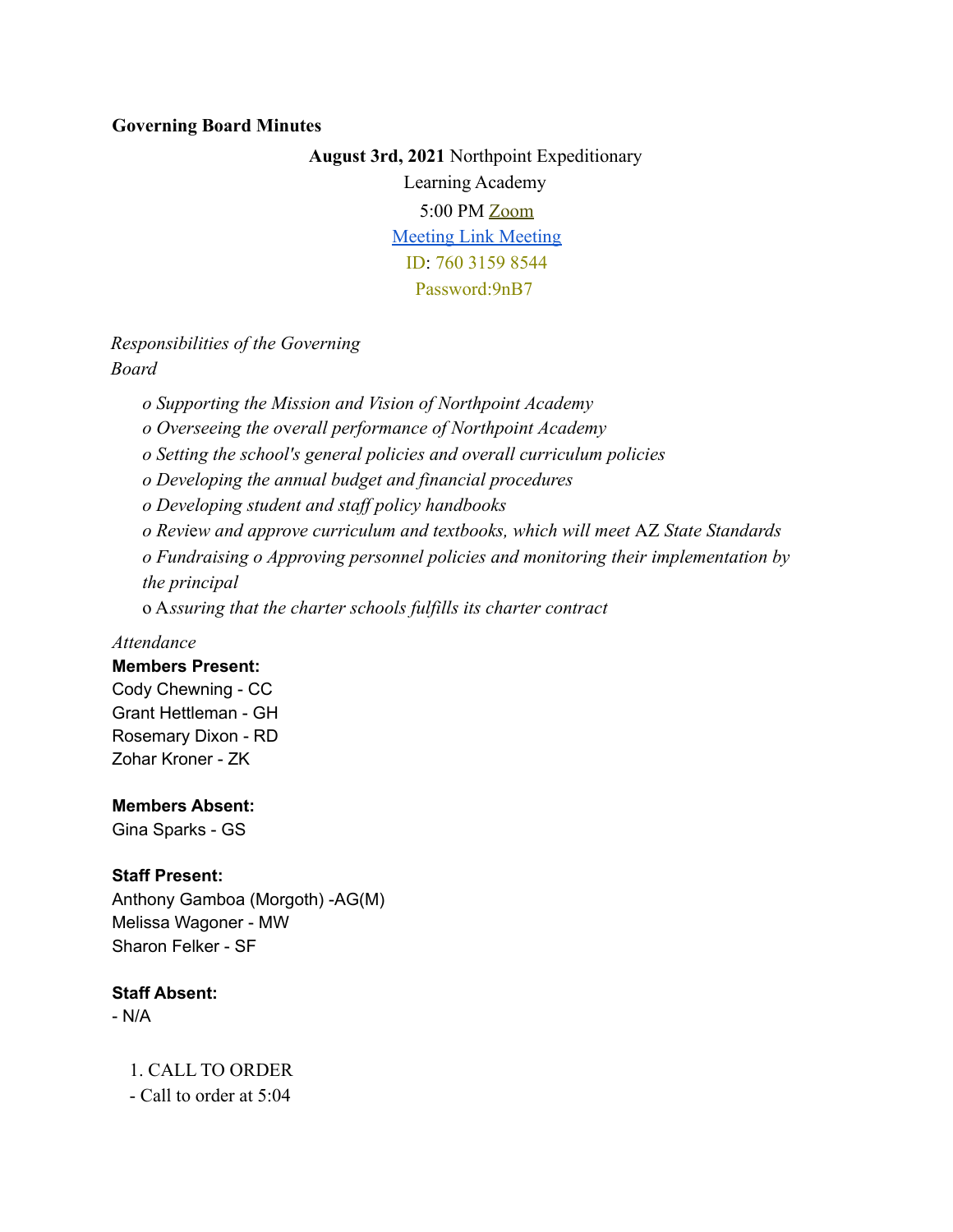## 2. CALL TO PUBLIC

- No Public Comments

## 3. APPROVAL OF MINUTES

- A. Consider approving minutes July 6th, 2021 or with corrections as needed.
- RD moves to approve, ZK approves, all in favor, none opposed.

#### 4. DISCUSSION & APPROVAL

- A. Study Session */* Review of Northpoints 4 day school week.
	- MW: Since 2010 NELA has been on a 4 day school week schedule. Members agree that it allows for flexibility

## B. 21-22 Curriculum Approval

*"Northpoint's Governing Board approves the 21-22 Expeditionary Curriculum for grades 7-12, including the following Fall21 and Spring22 Expeditions. FA21: Connections-- People, The Universe, and The Unexpected, The Yin and Yang of Stability and Change, Climate Chaos, State of Affairs: Race and Gender, Power of the People, and Health and Wellness. SP22: Kill the TV: Effects of Perception, Citizens: The Individual, the Society, and The Future, Sustainable World, Immigration, What's on Your Plate (Food), and Essence: Be the Hero of Your Own Journey."*

- The 10-team has Race and Gender as their Fall Expedition.
- New Legislation specifies not placing blame or judgement based on race or gender; information on curriculum is on HS portal.
- For approval on Thursday 8/5/21.

C. Adopt a resolution addressing Critical Race Theory.

- Board to review new resolution drafted by MW.
- "*Northpoint's Governing Board resolves that Northpoint Expeditionary Learning Academy has not and will not teach Critical Race Theory, AND will continue to teach issues of social justice through lenses that do not induce guilt of judgement on the basis of race, ethnicity or sex*."
- RD moves to approve statement, GH moves to second, all approves.

## 5. INFORMATIONAL REPORTS AND DISCUSSION

A. School Report - Started school Monday